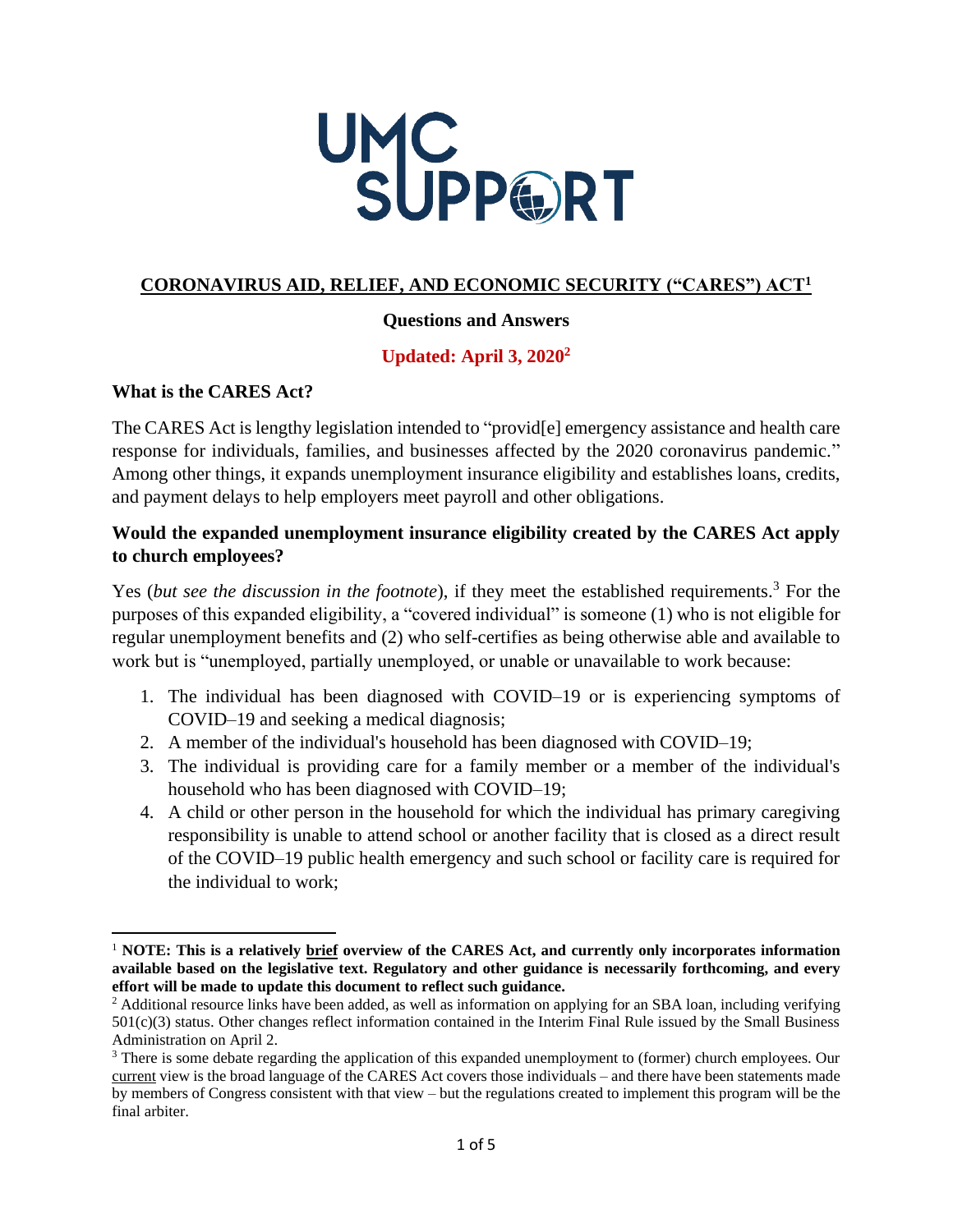- 5. The individual is unable to reach the place of employment because of a quarantine imposed as a direct result of the COVID–19 public health emergency;
- 6. The individual is unable to reach the place of employment because the individual has been advised by a health care provider to self-quarantine due to concerns related to COVID–19;
- 7. The individual was scheduled to commence employment and does not have a job or is unable to reach the job as a direct result of the COVID–19 public health emergency;
- 8. The individual has become the breadwinner or major support for a household because the head of the household has died as a direct result of COVID–19;
	- a. The individual has to quit his or her job as a direct result of COVID–19;
	- b. The individual's place of employment is closed as a direct result of the COVID–19 public health emergency; or
- 9. The individual meets any additional criteria established by the Secretary for unemployment assistance under this section."

Individuals who can telework with pay or who are receiving paid sick leave or other benefits would not be eligible to receive these expanded unemployment benefits.

## **Are church employees typically (outside the CARES Act) eligible to receive unemployment benefits?**

The ultimate answer depends upon applicable state law, but church employees are generally not eligible to receive unemployment benefits. In most states, if not all of them, churches are exempt from the requirement to participate in the state's unemployment insurance system. That exemption means the churches' employees are not eligible to receive benefits through that system if they become unemployed. Some states will allow churches to voluntarily participate in the unemployment insurance system, either by paying the unemployment taxes like other employers or by being a "reimbursing employer."<sup>4</sup> Their employees would then be eligible to receive unemployment benefits.

#### **What is the applicable time period for these benefits?**

This expanded eligibility applies to unemployment, partial unemployment, or inability to work between January  $27$ ,  $2020<sup>5</sup>$  and December 31, 2020.

#### **What is the amount of the available benefit?**

The benefit received by individuals covered by the CARES Act's expanded eligibility will be based on the applicable state calculation, plus an additional \$600 per week funded by the federal government.<sup>6</sup>

# **How many weeks of benefits can an individual receive?**

<sup>&</sup>lt;sup>4</sup> A "reimbursing employer" pays the states only when a former employee receives unemployment benefits.

<sup>&</sup>lt;sup>5</sup> This is the effective date of the "public health emergency" declared by the Secretary of Health and Human Services.

<sup>&</sup>lt;sup>6</sup> The additional \$600 is available only if the state enters into an agreement with the federal government.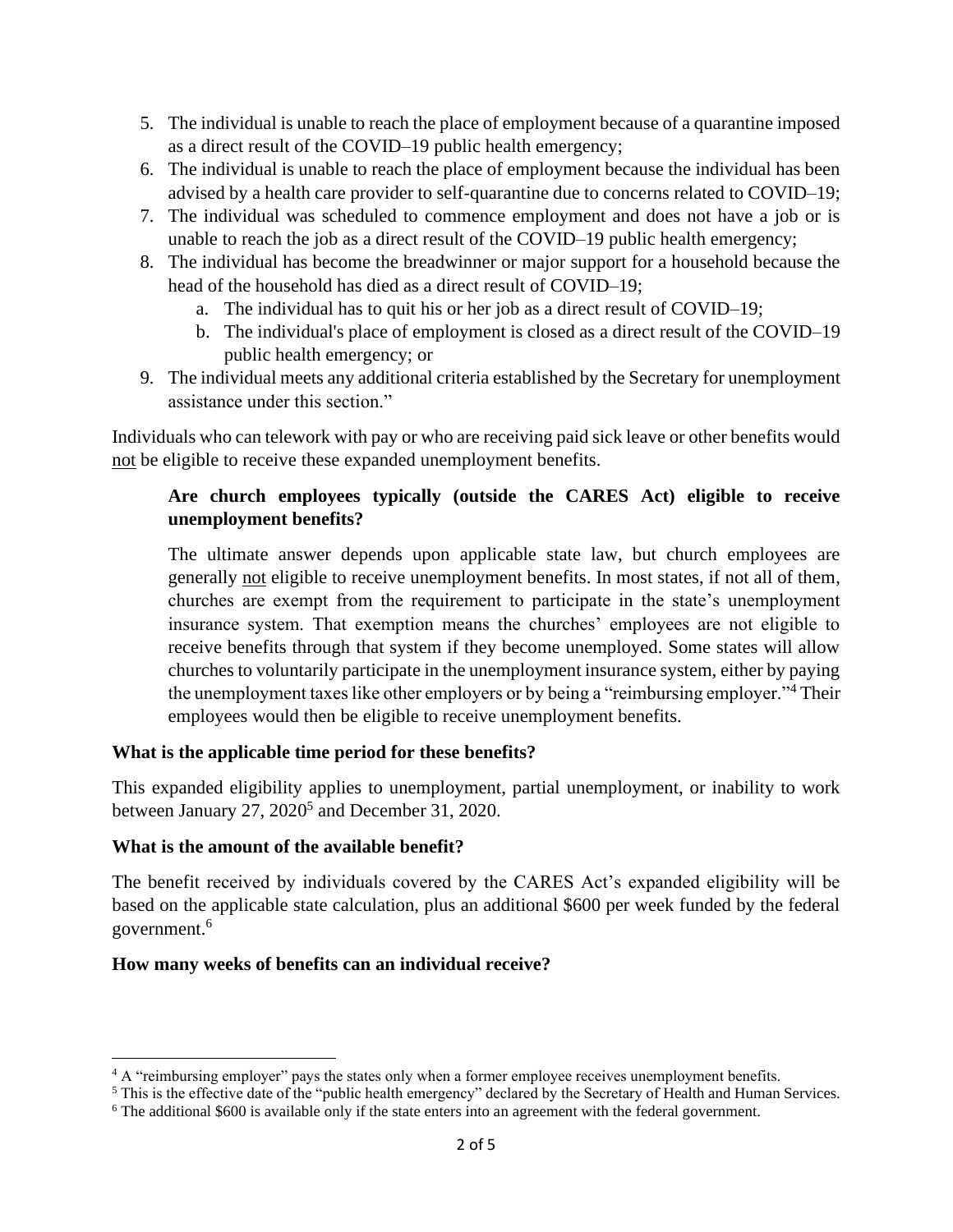The CARES Act extends the typical duration of unemployment benefits up to a maximum of 39 weeks.

## **What is the impact of this expanded eligibility on church employers?**

Churches that already participate in the state unemployment insurance system would likely be governed by processes they are already following. How this impacts churches that have not elected to voluntarily participate is unclear, as of now. GCFA will continue to monitor for developments and guidance on this issue.

Regardless, the CARES Act includes reimbursement from the federal government to the states for 50% of the benefits paid to individuals who were employed by certain nonprofits. States would pass along that 50% reimbursement to the employers. Thus, churches which are subject to unemployment-related costs as a result of the CARES Act would receive this partial reimbursement.

### **The CARES Act provides for loans to "small businesses." Are churches eligible?**

Yes. The CARES Act creates the Paycheck Protection Program ("Program"). While small business loans are typically limited to for-profit businesses, the CARES Act makes it clear that 501(c)(3) organizations, including churches,<sup>7</sup> are eligible to receive loans through the Program. Generally, the organization must have no more than 500 employees.

#### **What are the requirements for obtaining a loan?**

In applying for a loan, the organization must provide a "good faith certification" that the loan is needed due to the current economic uncertainty, will be used to "retain workers and maintain payroll or make mortgage payments, lease payments, and utility payments," and would not represent a duplication of funding.

#### **Are there restrictions on the use of funds borrowed through the Program?**

Yes. The borrowed funds may only be used for the following:

- 1. Payroll costs;<sup>8</sup>
- 2. Costs related to the continuation of group health care benefits during periods of paid sick, medical, or family leave, and insurance premiums;
- 3. Employee salaries, commissions, or similar compensations;
- 4. Payments of interest on any mortgage obligation (which shall not include any prepayment of or payment of principal on a mortgage obligation);
- 5. Rent (including rent under a lease agreement);

 $<sup>7</sup>$  Most other United Methodist entities, such as annual conferences and general agencies, would also be eligible.</sup>

<sup>8</sup> Generally, "payroll costs" is defined as including salary/wages/commissions and similar compensation, tips, payments for various paid leaves, insurance premiums for group health benefits, payment of retirement benefits, and state and local taxes assessed on the compensation of employees. The definition specifically excludes costs representing compensation in excess of \$100,000 to a single employee (on a prorated basis), any compensation paid to an employee principally residing outside of the United States, and paid sick leave or paid family leave pursuant to the Families First Coronavirus Response Act.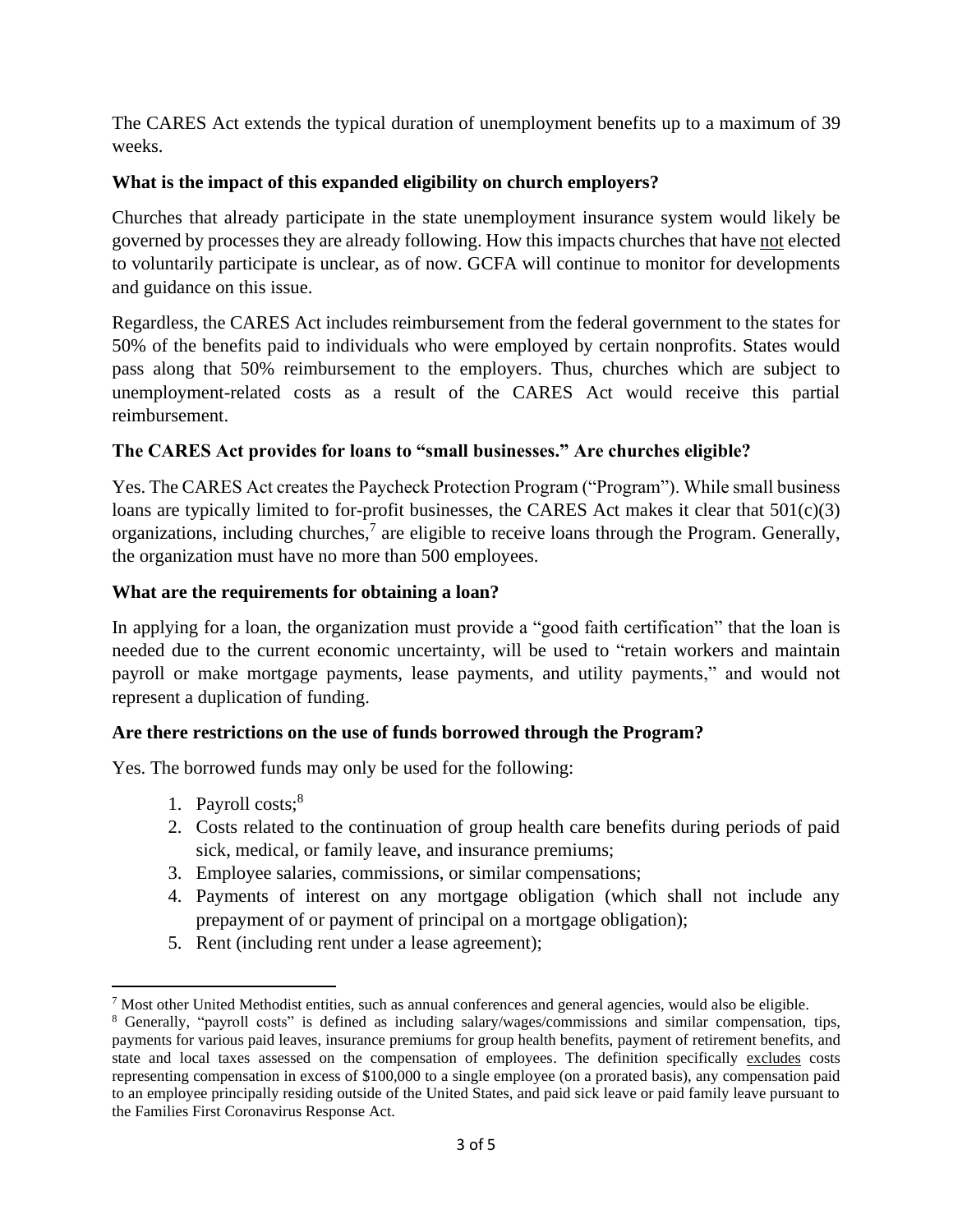- 6. Utilities; and
- 7. Interest on any other debt obligations that were incurred before the covered period.<sup>9</sup>

# **Is there a limit on the amount that can be borrowed?**

Yes. The maximum that can be borrowed by a single organization is the lesser of \$10 million or 2.5 times the average monthly payroll costs incurred by the organization in the year prior to the date of the loan.

## **What is the interest rate for these loans?**

The CARES Act sets a maximum interest rate of 4%.

# **What are the repayment requirements?**

Lenders will be required to provide between 6 and 12 months of deferment for payment of principal, interest, and fees.

# **How much of the loan can be forgiven?**

Loan forgiveness is available for the amount of the following costs incurred by the borrower during the first 8 weeks after the loan date:

- 1. Payroll costs;
- 2. Interest payments on a mortgage incurred prior to February 15, 2020;
- 3. Rent payments on a lease that was executed prior to February 15, 2020; and
- 4. Payments for utility services that began before February 15, 2020.

If the full loan proceeds are spent during that 8-week period, 100% of the loan could be forgiven. However, pursuant to regulations issued by the SBA, mortgage interest, rent, and utilities costs cannot exceed 25% of the amount to be forgiven. Loan forgiveness must be applied for by submitting documentation to the lender that evidences the covered costs incurred during the 8 week period.<sup>10</sup>

# **When can applications be submitted?**

Starting April 3, 2020, small businesses and sole proprietorships can apply. Starting April 10, 2020, independent contractors and self-employed individuals can apply.

# **When should applications be submitted?**

The Treasury Department encourages applications to be submitted as quickly as possible. The CARES Act places a cap on the total funding available for these loans. The application is available [here.](https://home.treasury.gov/policy-issues/top-priorities/cares-act/assistance-for-small-businesses) The last date to apply for a loan is June 30, 2020.

<sup>&</sup>lt;sup>9</sup> The "covered period" is February 15, 2020 to June 30, 2020.

 $10$  The amount to be forgiven can be reduced if the borrower has experienced reductions in force and/or in wages paid to employees. A formula for this potential reduction is available [here.](https://www.natlawreview.com/article/inside-cares-act-covid-19-loan-forgiveness-relief-section-1106-primer)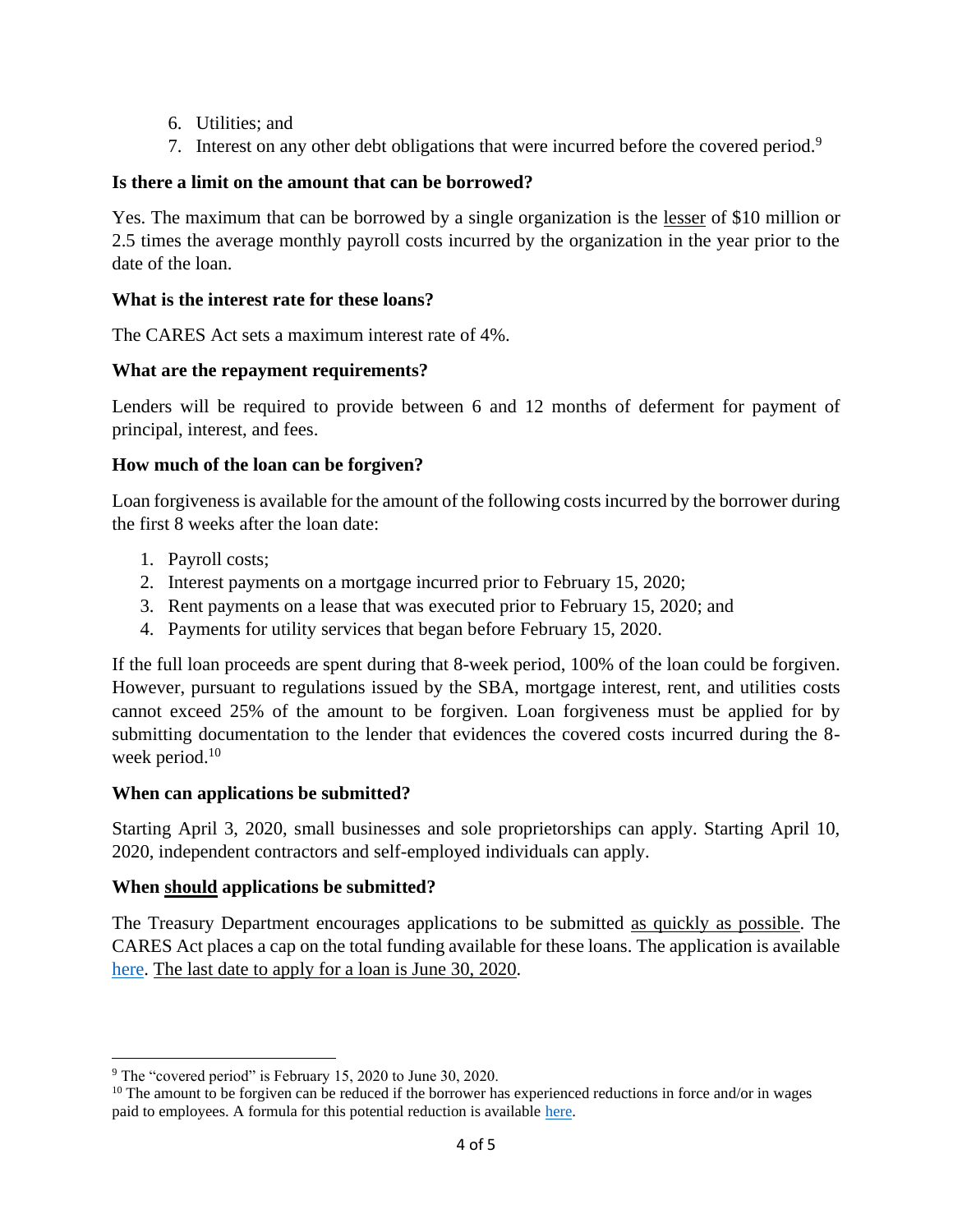#### **Where can I get evidence of my 501(c)(3) status?**

If a local church or other United Methodist entity is included in the denomination's group exemption ruling, it can provide the letter from GCFA stating that inclusion. If a local church does not have such an inclusion letter from GCFA, it can quickly obtain one via the group ruling website, which is available at [http://umgroupruling.org.](http://umgroupruling.org/)

Unfortunately, while an inclusion letter from GCFA does verify that a local church or other United Methodist entity is a  $501(c)(3)$  organization, it does not preclude the possibility that some banks will ask for different supporting documentation or may not understand the significance of the documentation they are being provided. IRS Publication 4573 provides information about documentation needed for group ruling subordinates and can support the documentation. GCFA provides this Publication with inclusion letters, but it can also be found [here.](https://www.irs.gov/charities-non-profits/group-exemption-resources)

### **Are there other provisions of the CARES Act available to churches?**

Yes. The CARES Act includes two payroll tax-related provisions that are available to churches.

An "employee retention credit" is available to a  $501(c)(3)$  organization which either (1) has had to fully or partially suspend operations during a calendar quarter in 2020 "due to orders from an appropriate governmental authority limiting commerce, travel, or group meetings (for commercial, social, religious, or other purposes) due to the coronavirus disease 2019" or (2) has experienced a decrease in gross receipts of more than 50% in a calendar quarter in 2020 when compared to the same calendar quarter in 2019. The credit is taken against the FICA taxes paid by the organization. It is only available for wages paid from March 13, 2020 through December 31, 2020, and the amount of the credit is limited to 50% of up to the first \$10,000 of wages paid to each employee during that time period.<sup>11</sup> Additionally, this credit cannot be taken for wages relating to paid sick and paid family leave provided pursuant to the Families First Coronavirus Response Act. *An organization that receives a small business loan pursuant to the CARES Act is not eligible for this credit.*

The CARES Act also creates a deferment option for the payment of the employer's share of FICA taxes incurred from March 27, 2020 through December 31, 2020. At least 50% of any deferred amounts must be paid by December 31, 2021, with the remaining balance due on December 31, 2022. *An organization that has received loan forgiveness in relation to a small business loan made available by the CARES Act is ineligible for this deferment option*.

#### **What resources are available?**

Regulations are expected from the Small Business Administration regarding loans through the Paycheck Protection Program. Some information is available [here.](https://home.treasury.gov/policy-issues/top-priorities/cares-act/assistance-for-small-businesses)

Information on how to apply for unemployment benefits is available [here.](https://www.careeronestop.org/WorkerReEmployment/UnemploymentBenefits/unemployment-benefits.aspx)

<sup>&</sup>lt;sup>11</sup> An employer that averaged more than 100 employees during 2019 can only take a credit for wages paid to employees who are not working, while an employer that averaged 100 or fewer employees during 2019 can take a credit for wages paid to all employees, regardless of whether they are working.